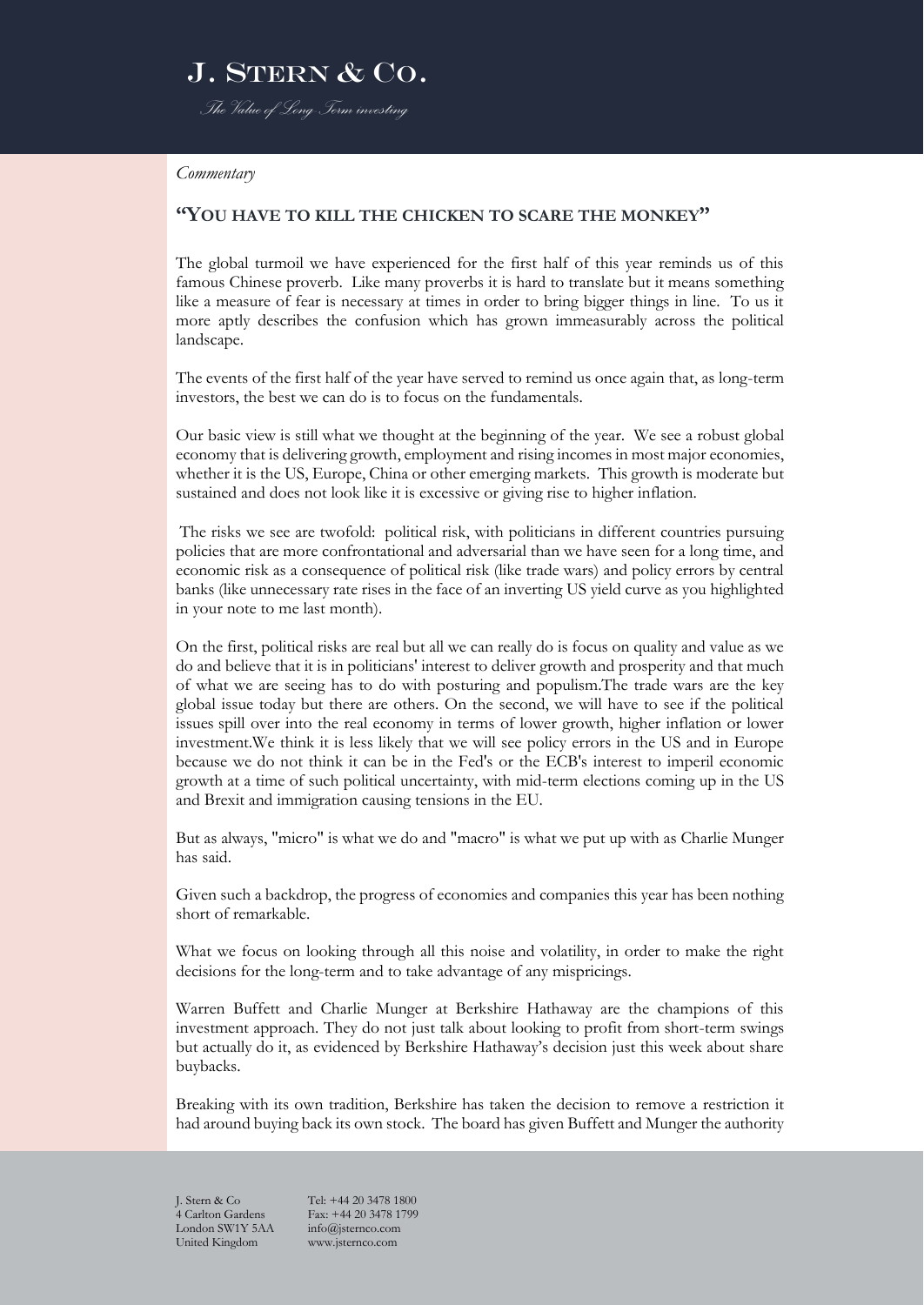*The Value of Long-Term investing*

to together approve buybacks when they believe the share price is below the company's intrinsic value.

This is absolutely the right thing to do in the current environment. Other companies can and should take a similar pragmatic and sensible view. One case in point for that is Nestlé, on which we were recently quoted in the *Financial Times*. We think that Nestlé's priority should be to allocate the significant amount capital it has (including its proceeds from a sale of its stake in L'Oréal) to grow the business through innovation and acquisitions if possible but should buy back shares if they cannot find opportunities to put it to work at good returns and within a reasonable time frame. You can read more about it here. <https://www.ft.com/content/f4677208-69a8-11e8-8cf3-0c230fa67aec>

Nestlé is one of the companies facing a challenge from activist investors. We look to engage with the companies we invest in and look to build strong relationships with their managements over time. We will also stand up for what we think is right and necessary as we have in the case of Sika, the Swiss material technology company whose independence we successfully defended against a hostile takeover. However, we often disagree with short-term activism looking for quick share price gains. In the case of Nestlé and Third Point, we believe that the long-term initiatives put in place by Nestlé's new CEO Mark Schneider are right and will help the company to generate innovation, growth and value for shareholders as it has in the past. Making our views public is part of our engagement and we spoke to *Reuters* about this at the start of July[. https://uk.reuters.com/article/us-nestle-ceo-analysis/cultural-mix-a](https://uk.reuters.com/article/us-nestle-ceo-analysis/cultural-mix-a-hidden-weapon-in-nestle-ceos-activist-defense-idUKKBN1JW0VH)[hidden-weapon-in-nestle-ceos-activist-defense-idUKKBN1JW0VH](https://uk.reuters.com/article/us-nestle-ceo-analysis/cultural-mix-a-hidden-weapon-in-nestle-ceos-activist-defense-idUKKBN1JW0VH)

Whether it be short-term activists, politicians or other challenges, there will always be rumblings going on to distract investors. We think that our portfolios and their positions are well placed to continue to do well both this year and long-term. The broad exposures are to companies that have good prospects for growth through digital transformation and consumer spending that are either not directly impacted by the political and economic issues we are seeing or should be more resilient than most if those issues do spill over into the real economy.

But what remains clear to us is that opportunities and value will continue to abound for longterm investors who truly understand the companies they own. Our insight this month, written by Jean-Yves Chereau discusses how strong brands and brand equity as seen in the recent FIFA World Cup are key drivers for potential future investment growth.

#### *Equity portfolios*

Our World Stars equity strategy was up 0.5% in US dollar terms during June bringing year to date performance to 7.2%, continuing to strongly outperform global markets.

Performance was led by global brewer *Anheuser-Busch,* up 7.8% in June. The company has been recovering previous losses, with key brand Budweiser the title sponsor for the World Cup and thus providing a nice near-term boost in demand. Longer-term, we believe the company has plenty of growth opportunities as it leverages the expanded global distribution platform that the SABMiller acquisition has provided.

At the same time *Activision Blizzard*, the gaming software developer, continued its upward trajectory. The industry's annual flagship conference, E3, took place in June in Los Angeles,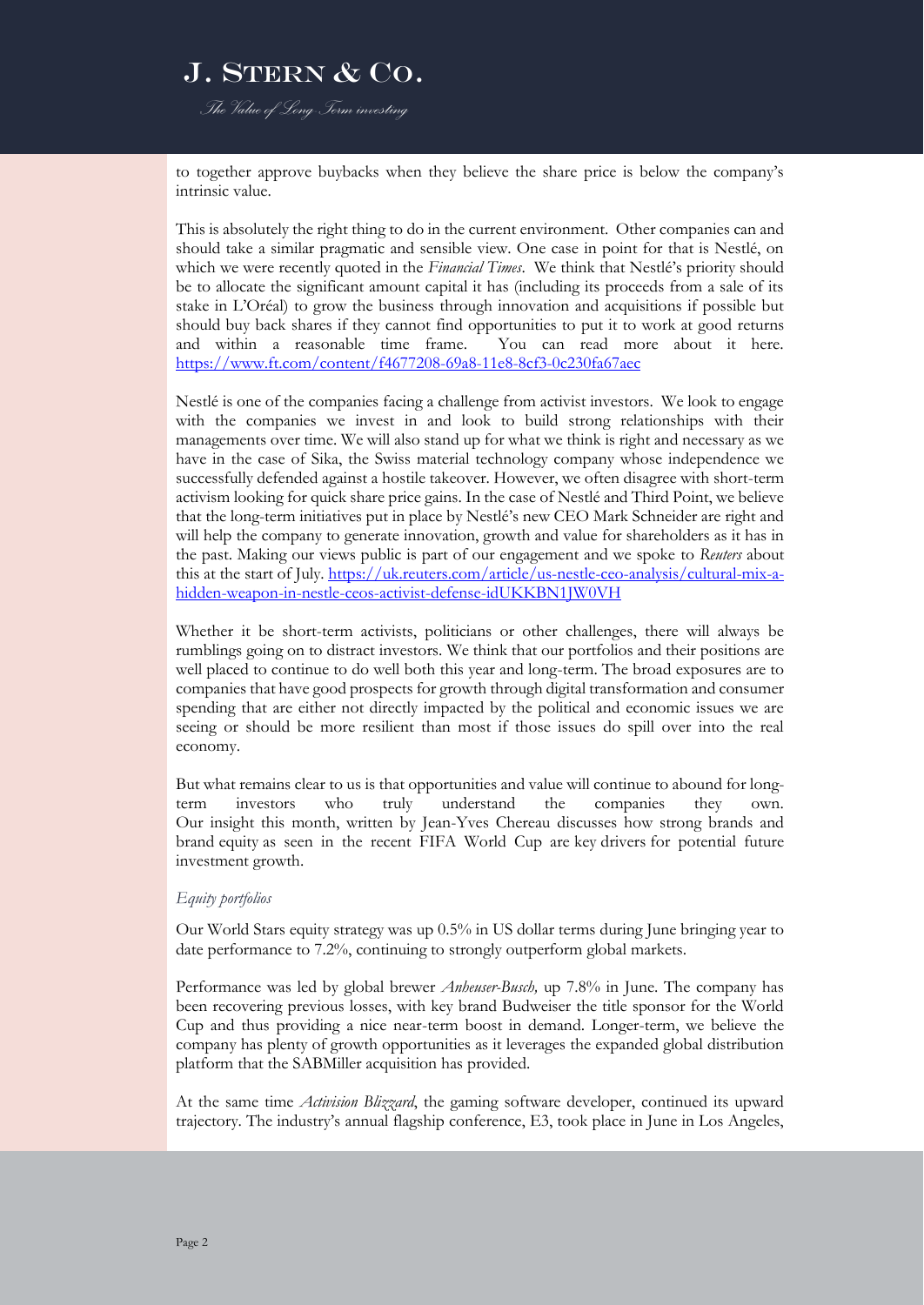*The Value of Long-Term investing*

generating great excitement as the video game companies previewed new games. It also highlighted the close relationship that these firms have with their player communities and with developing trends, with much talk about new industry drivers such as streaming games.

Activision also recently reported a new television deal with Disney to show Overwatch league, the company's eSports game, on ESPN, further demonstrating its potential to expand from just selling games into other media content.

Finally, pharmaceutical giant *Roche* benefited from improved market sentiment for the sector as investors reflected on the deep value of the name and its attractive drug pipeline.

On the negative side, oil and mining services provider *Weir* was weaker, reflecting the short term volatility in the oil price, but we believe it remains an attractive asset benefiting from the progressive inflection in capital spending trends in both the energy and mining industries.

#### *Income-driven portfolios*

The month of June saw further weakness in the fixed income asset class and as a result our Income Portfolio wasn't totally immune.

Down 0.4% in US dollar terms over the month, the portfolio was still up 1% year to date. The positive performances of both equities and the non-correlated funds, up 0.3% and 0.2% respectively, were not sufficient to offset the counter performance of credit which was down a further 1.3% for the month (now down 3.3% since the start of the year).

Despite those negative headline numbers, the credit portfolio has shown further outperformance relative to its benchmark (the Bloomberg Barclays EM HY index is now down 5.9% year to date) underlining the strong fundamentals and the shorter durations of our securities.

Over the past few months, prospects of rising US interest rates and a strong US dollar have prompted investors in the asset class to cash out. Fear of a repeat of the 1990's emerging markets' crises is at the forefront of investors' minds, and volatility has increased as credit spreads have widened significantly since early April.

However, emerging markets' fundamentals are still healthy, with sovereigns' balance sheets and economic growth prospects much improved from those critical times. This also rings true for corporates which are generally relying less on US dollar funding, with strong earnings and cashflows.

We mentioned on numerous occasions that earlier this year we felt the risk-reward of investing in emerging market debt wasn't attractive enough to initiate new investments. As we see value developing, we have started to arbitrage some of the holdings to take advantage of the wider spreads, whilst keeping duration at the shorter end (below five years) on average.

Our focus still remains on cash generation. So far this year the portfolio has produced around 1.7% and with our increased positioning on credit we expect further strong generation till year end. Although volatility could stay relatively high over the summer as liquidity is likely to subside, the underlying cash buffer should reduce the possible downside.

#### *Emerging market bond portfolios*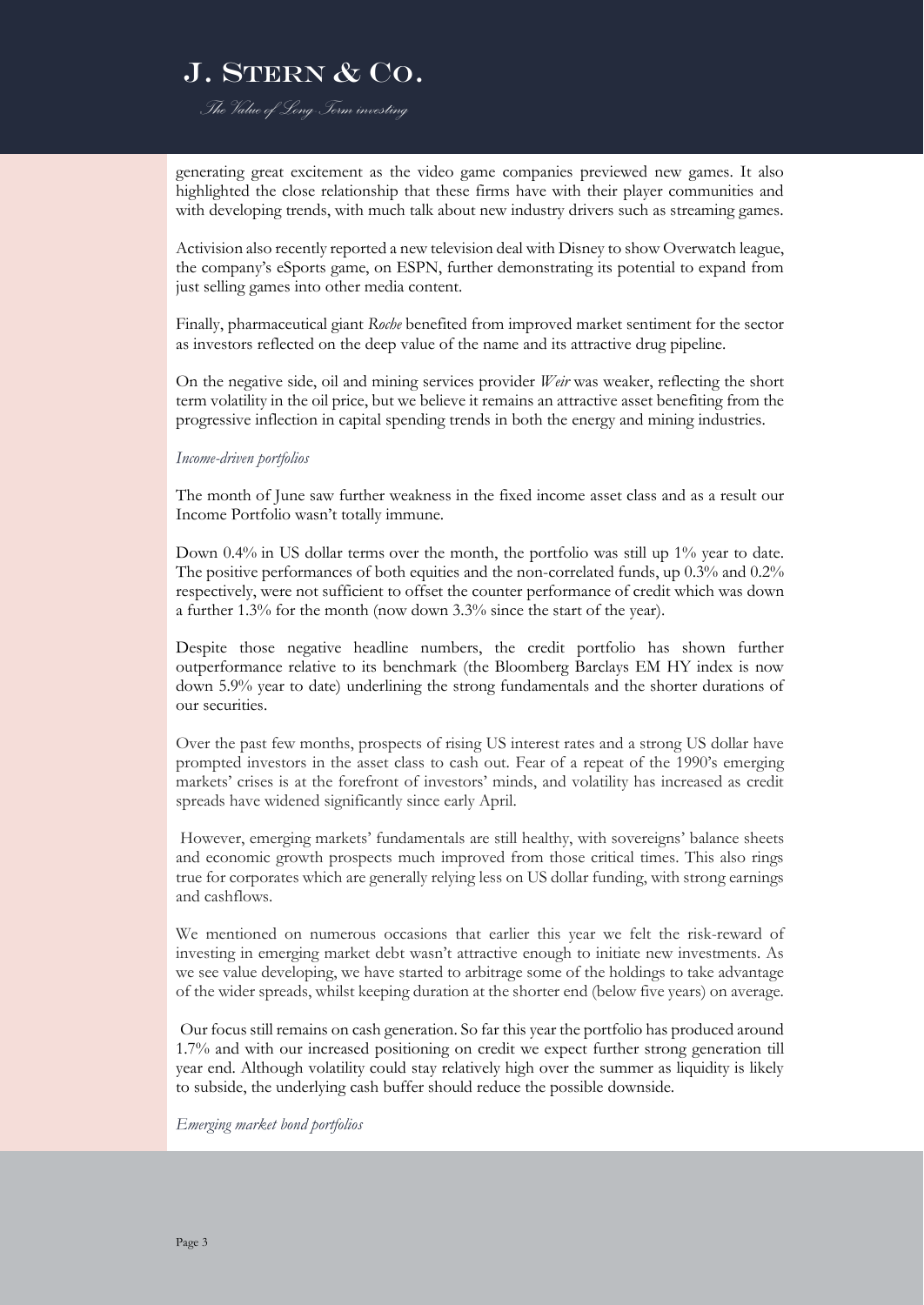*The Value of Long-Term investing*

The sell-off in emerging markets continued its course in June, with no signs of outflows abating, as the high-profile backdrop of a trade war between China and the US continued to prompt further waves of risk aversion amongst investors.

Our emerging market bond portfolio was down -1.2% for the month, dragging the year to date performance to -6% (-4.3% if we exclude the Rusal position).

It was a heavy month in terms of the political agenda, with Turkey and Mexico holding presidential elections (although Mexico's vote was on July 1st). Whilst both victories were largely discounted, the follow-ups diverged. Andres Manuel Lopez Obrador (AMLO) gave conciliatory speeches in which he committed to fighting corruption, boosting much-needed infrastructure investment, respecting important existing commitments and keeping public finances healthy. Conversely, Erdogan felt under no pressure to reassure capital markets, as demonstrated by the nomination of an economic team on July 9th promoting his son-in-low to the position of Finance Minister. Our Mexico and Turkey positions all ended June in the red. Since then, Mexican assets have rallied, while Turkish assets are back at their lows.

Looking at individual positions, the worst performing holding in the portfolio was the South African gold and palladium mining company *Stillwater Mining,* down -6.5% following several casualties at its South African mining operations. Whilst deeply regrettable our discussions with management point to several of these incidents being due to individual circumstances and seismic activity rather than underlying operational issues. We continue to feel the company's acquisition of the Stillwater mine in the US will provide strong earnings growth to reduce leverage and additionally provide a pivot away from South Africa, facts which are not in the current spread in the bonds.

*CLISA,* the Argentinean conglomerate involved in waste management, construction, transportation and water supply declined another 4.8% on the month. We believe the price action on the bonds reflect the state of liquidity in the market and continue to see fundamental value in the company.

On the positive side, our Russian positions were up, probably on low volumes as well. Overall, Russian assets look fairly disconnected to the rest of Emerging Markets and expensive in relative value terms.

We strongly believe that following the current sell-off which has pushed emerging market bond spreads to levels not seen since June 2016, buying opportunities are arising. Volatility is likely to persist over the summer as trading volumes remain low, but we can finally say emerging market bonds are now looking attractive.

Our fundamental outlook for the second half of the year continues to be constructive despite the political and economic risks and we look forward to taking advantage of opportunities as they arise.

*July 2018*

J. Stern & Co. provides this document for information only. The information provided should not be relied upon as a recommendation to purchase any security or other financial instrument, nor should it be considered as a form of investment advice or solicitation to conduct investment business. Our services are only provided to clients, in certain jurisdictions and under a signed mandate. The views expressed from the date of publication are those of J. Stern & Co. and/or the actual author(s) and are subject to change without notice. Information within this document has been obtained from sources believed to be reliable at the date of publication, but no warranty of accuracy is given. The value of any investment can fall as well as rise; past performance is not a reliable indicator of future results; and returns may increase or decrease as a result of currency fluctuation.